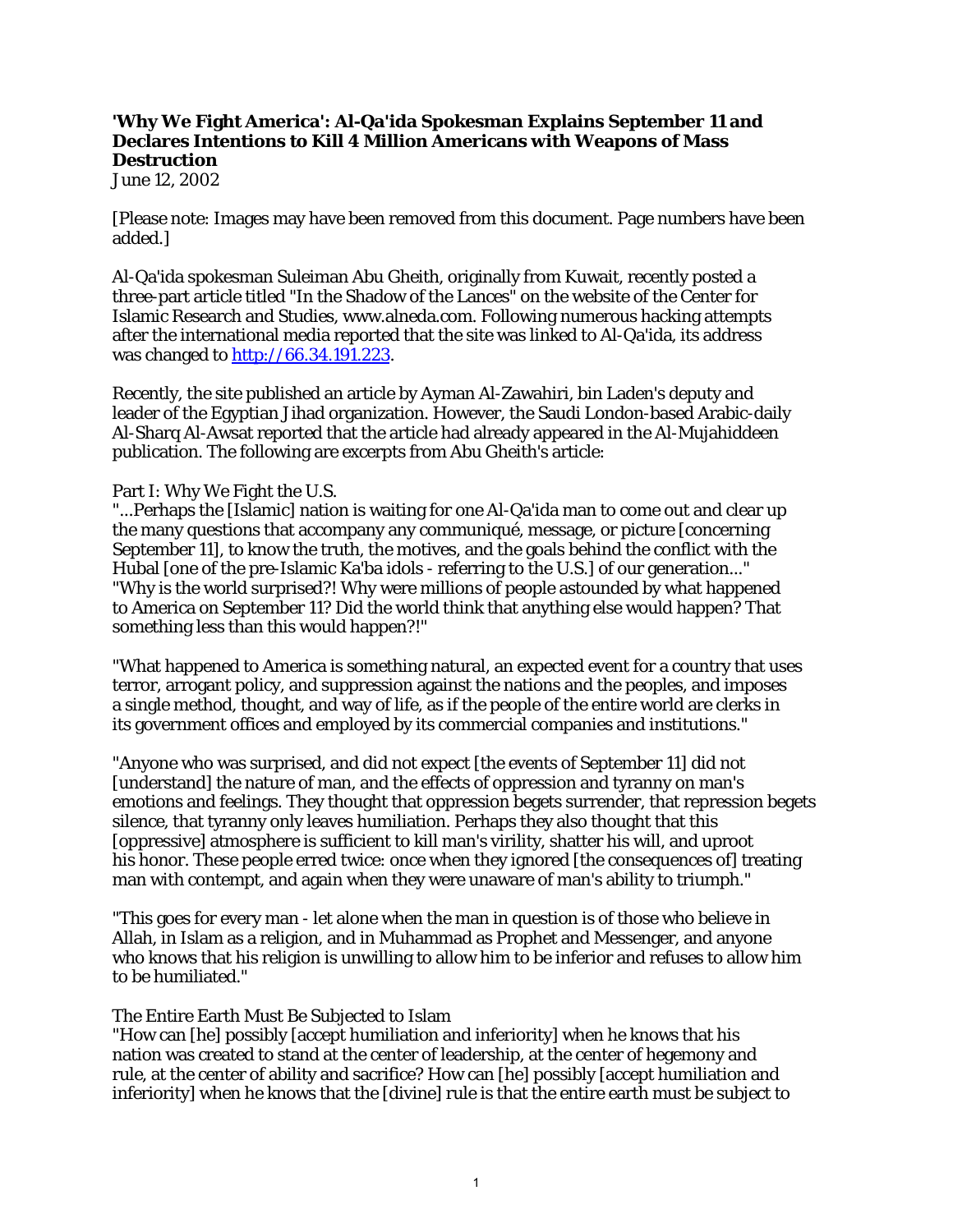the religion of Allah - not to the East, not to the West - to no ideology and to no path except for the path of Allah?..."

"As long as this Muslim knows and believes in these facts, he will not - even for a single moment - stop striving to achieve it, even if it costs him his soul... his time, his property, and his son, as it is said, 'Say [to the believers]: If your fathers and your sons and your brethren and your wives and your kinsfolk and the worth you have acquired and the trade, the dullness of which you apprehend, and the dwellings that you fancy are dearer to you than Allah and His Messenger, and striving in His cause, then wait until Allah issues His judgment. Allah guides not the disobedient people..."

Part II: The Blow Against the U.S. Will Come from Where Least Expected

"...The [premises] on which we base ourselves as an organization, and on which we base our operations and our method of action, are practical and realistic... They are also scientific and [in accordance with] Islamic religious law, and they give us confidence and certainty... In writing them and in [publicly] revealing them, I do not intend to be apologetic for what was done; I lay [these arguments] before you so as to emphasize that we are continuing with our blows against the Americans and the Jews, and with attacking them, both people and installations [so as to stress] that what awaits the Americans will not, Allah willing, be less than what has already happened to them. America must prepare itself; it must go on maximum alert; ... because, Allah willing, the blow will come from where they least expect it..."

"America is the head of heresy in our modern world, and it leads an infidel democratic regime that is based upon separation of religion and state and on ruling the people by the people via legislating laws that contradict the way of Allah and permit what Allah has prohibited. This compels the other countries to act in accordance with the same laws in the same ways... and punishes any country [that rebels against these laws] by besieging it, and then by boycotting it. By so doing, [America] seeks to impose on the world a religion that is not Allah's..."

"America, with the collaboration of the Jews, is the leader of corruption and the breakdown [of values], whether moral, ideological, political, or economic corruption. It disseminates abomination and licentiousness among the people via the cheap media and the vile curricula."

"America is the reason for all oppression, injustice, licentiousness, or suppression that is the Muslims' lot. It stands behind all the disasters that were caused and are still being caused to the Muslims; it is immersed in the blood of Muslims and cannot hide this."

"For 50 years in Palestine, the Jews - with the blessing and support of the Americans carried out abominations of murder, suppression, abuse, and exile... The Jews exiled nearly 5 million Palestinians and killed nearly 260,000. They wounded nearly 180,000, and crippled nearly 160,000."

"Due to the American bombings and siege of Iraq, more than 1,200,000 Muslims were killed in the past decade. Due to the siege, over a million children are killed [annually] - that is 83,333 children on average per month, 2,777 children on average per day. 5,000 Iraqis were killed in one day in the Al-'Amiriya shelter alone. Are these statistics of military installations???!!!!"

"In its war against the Taliban and Al-Qa'ida in Afghanistan, America has killed 12,000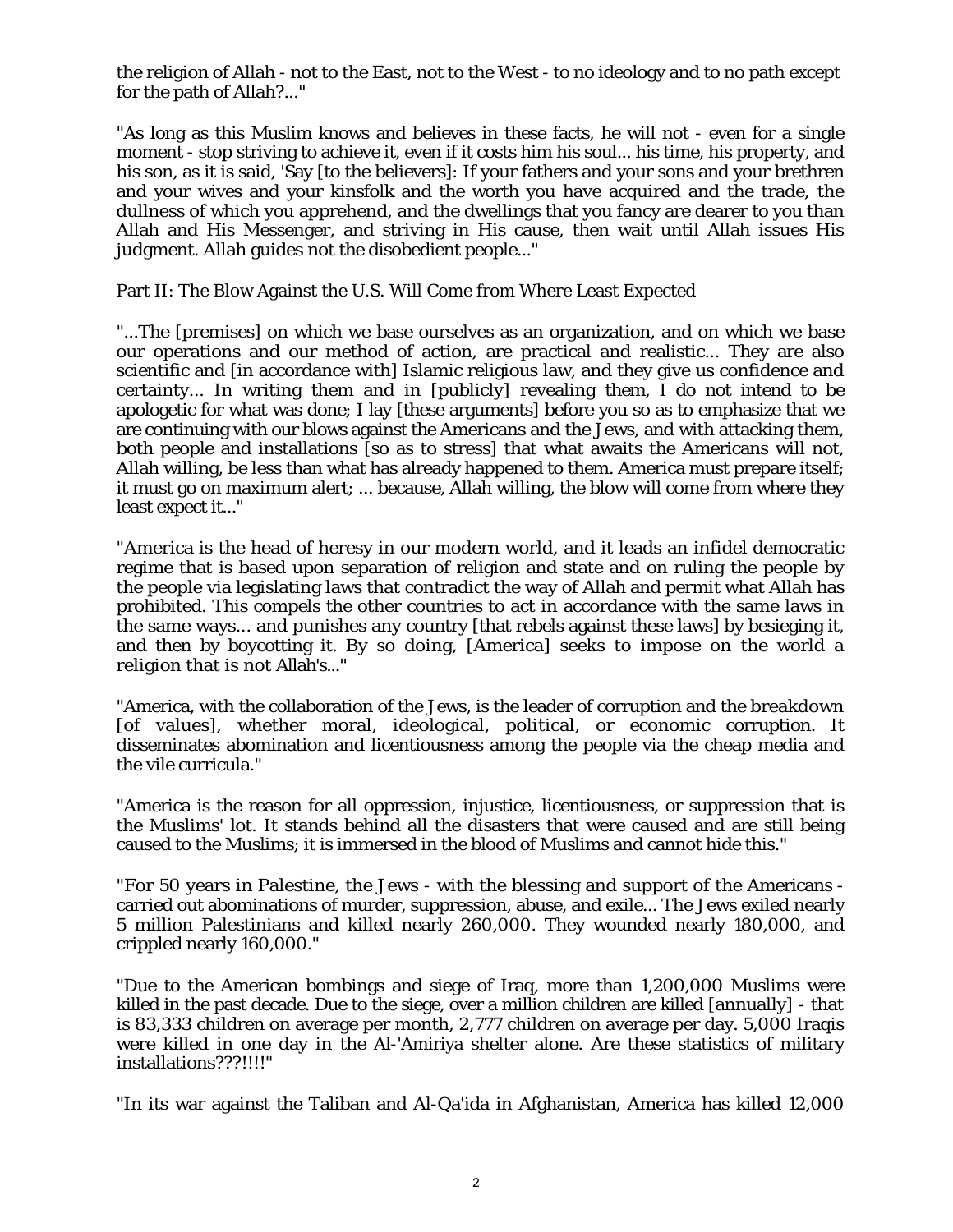Afghan civilians and 350 Arab Jihad fighters, among them women and children. It annihilated entire families from among the Arab Jihad fighters while they were in their cars, when the American Air Force bombed [them] with helicopters and anti-tank missiles, until nothing remained of some of them except scattered body parts."

"In Somalia, America killed 13,000 Somalis and [its soldiers] carried out acts of abomination on [Somali] boys and women."

Muslims Have Suffered from the U.S.'s Standing with Christians

"America's standing with the Christians of the world against the Muslims has stripped the camouflage from its face. Much can be said about this regarding the Sudan, the Philippines, Indonesia, Kashmir, Macedonia, Bosnia, and other tragedies. America's siege on the Islamic countries as punishment for their rebellion against its laws has transgressed all limits, and Muslims have suffered economic losses that outstrip the imagination."

"After all this, is it forbidden for a victim to escape when he is tied and brought to the slaughterhouse?!! Is he not entitled, while he is being slaughtered, to stamp his feet?' "

"After all this, some [Arab regimes] shed crocodile tears for what happened to the country of heresy [America], and tried to exonerate Islam from what happened to [America] and asked the country of heresy to treat the Muslims sensitively and gently, and sent messengers and broadcasters to the Jihad fighters with a request to stop fighting Hubal [i.e. meaning the U.S.]. Do they really think we would do this?!"

"No, by Allah. They [the Arab regimes] have turned their back on us and we have turned our back on them... We would have no honor if we did not avenge the blood of our brothers in Palestine, in Iraq, in Afghanistan, and everywhere."

"... The banner is being waved openly, and now there is 'only a trench of belief' and 'a trench of heresy.-

Part III: The Islamic Justification for AI-Qa'ida's Jihad Against the U.S. The religious arguments on which we base ourselves in our Jihad against the Americans - the explanations that inspire us with confidence in the triumph of our religion, our belief, and our faith - are many, and this is not the place to enumerate them, as they are included in the books of the sages."

"No one disagrees with these explanations, except he who lives [in] fear ... he who asks for shelter, thinking that he has distanced himself from evil ... or he who kneels as a doorman before the doors of the tyrants to gain a position, advancement, or a gift!!"

"These people have not, Allah be praised, dissuaded us, not even for a single day, from continuing in our path, from our Jihad, and from our mission. Allah willing, they will not prevent us [in the future]."

"In this article I will present one explanation that suffices [to wage] Jihad against the Americans, the Jews, and anyone who has gone in their path..."

"Allah said, 'He who attacked you, attack him as he attacked you,' and also, 'The reward of evil is a similar evil,' and also, 'When you are punished, punish as you have been punished.-